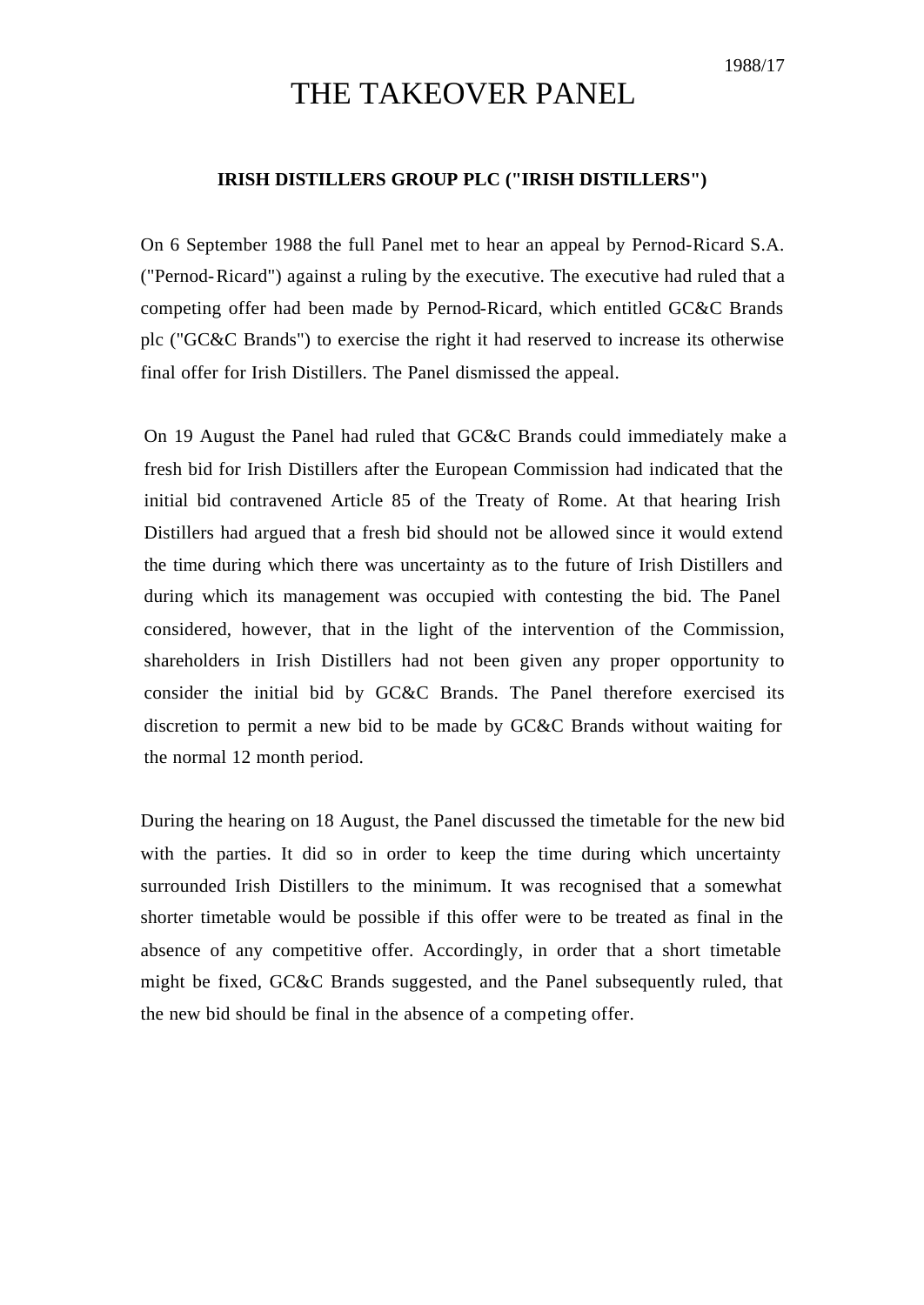But if a competing offer emerged, GC&C Brands was to be free to increase its offer so that shareholders could have an opportunity of considering which offer for their company was most acceptable.

Shortly after the Panel ruling of 19 August, there were press reports that talks were taking place between Irish Distillers and Pernod-Ricard, which was said to be regarded by the management of Irish Distillers as a friendly suitor. Last Friday, 2 September, Pernod-Ricard and Irish Distillers issued a joint statement in which they said that talks were proceeding but gave no commitment that a bid would materialise or, if so, when. Over the weekend of 3/4 September, however, Pernod-Ricard indicated to certain shareholders that it would make an offer for Irish Distillers of IR450p per share if it could obtain in advance irrevocable commitments to accept its proposed offer from the holders of shares which, together with those shares already held by it, would represent over 50% of the shares in the company. Shareholders were contacted on the Saturday and Sunday by representatives of both Pernod-Ricard and Irish Distillers and invited to enter into such commitments. GC&C Brands, who had issued a statement on 2 September that, if permitted to do so, it would increase its bid for Irish Distillers, contended that these approaches amounted to a competing offer allowing it to increase its own offer.

The Panel executive were contacted late on 3 September and considered the position in detail throughout 4 September. The executive ruled on the afternoon of 4 September that the approaches to shareholders made by Pernod-Ricard amounted to a competing offer, and that accordingly GC&C Brands was free to increase its own offer. This it duly did on the same day by raising its own offer to IR525p per share. Pernod-Ricard appealed this ruling to the full Panel.

Then, on 5 September, Pernod-Ricard announced a bid for Irish Distillers and contended that it had received irrevocable undertakings which, together with shares already held by it, represented over 50% of the share capital. The validity, however, of some of these commitments is uncertain. The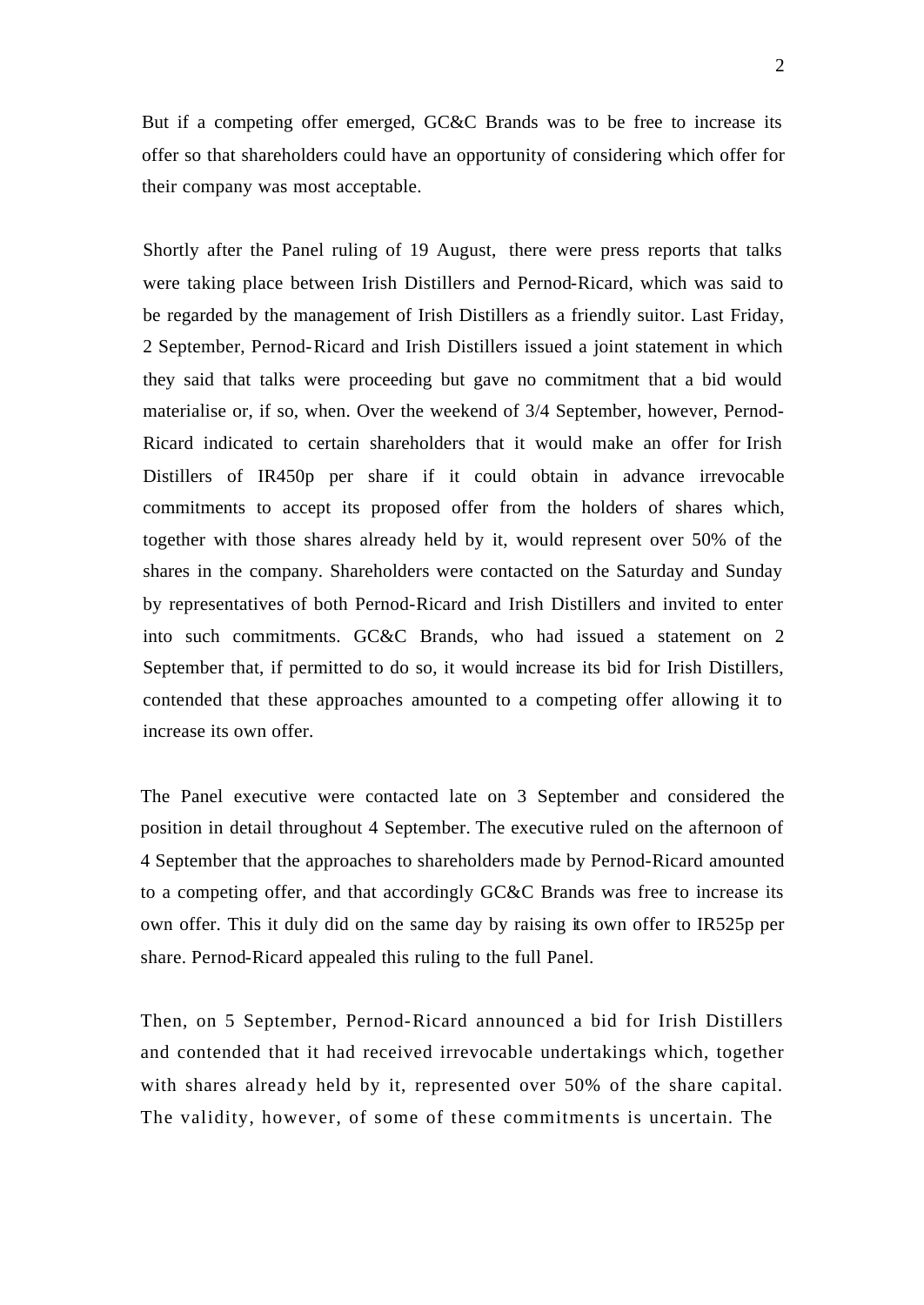commitment from FII Fyffes, representing 20% of the share capital of Irish Distillers, is under challenge in the Irish Courts and Pernod-Ricard have obtained an ex parte injunction to prevent FII Fyffes from accepting any other bid for its holding. The commitment of Irish Life (9.7%) is conditional. The Panel is not concerned to rule whether these commitments are binding but we were informed that there will be a further hearing of the action involving FII Fyffes during this week, and that a speedy decision on the issue is expected. This decision will have a critical effect on the outcome of the rival bids for Irish Distillers and thus on the practical consequences of the Panel's decision.

The Panel agrees with the ruling of the executive. Pernod-Ricard's position was that, in the absence of irrevocable commitments from more than 50% of the shareholders, no competing offer from Pernod-Ricard would materialise. Since GC&C Brands could only increase its offer if such a competing offer did materialise, the effect of these proposals would, if successful, be to place Pernod-Ricard in a position where it was able to bid for the shares in Irish Distillers without risk of a competitive bid from GC&C Brands. This, as representations to the Panel showed, placed the shareholders to whom the approaches were made in a dilemma, and required them to resolve that dilemma within a very short time. Moreover, if Pernod-Ricard had secured over 50% of the shares in Irish Distillers, the other shareholders, including small shareholders, would receive the Pernod-Ricard offer only after control had already passed and without any opportunity of a competitive bid from GC&C Brands.

The Panel ruling of 19 August had made it plain that GC&C Brands could reserve the right (as it did), in the event of a competitive offer, to put a higher offer to shareholders. This intention would be circumvented by the scheme devised by Pernod-Ricard. The Panel interprets the Code purposively and flexibly so as to ensure that parties cannot devise ways round the letter of its rulings in order to avoid compliance with commonsense and the principles upon which the ruling was based. The Pernod-Ricard arrangement would have precluded shareholders